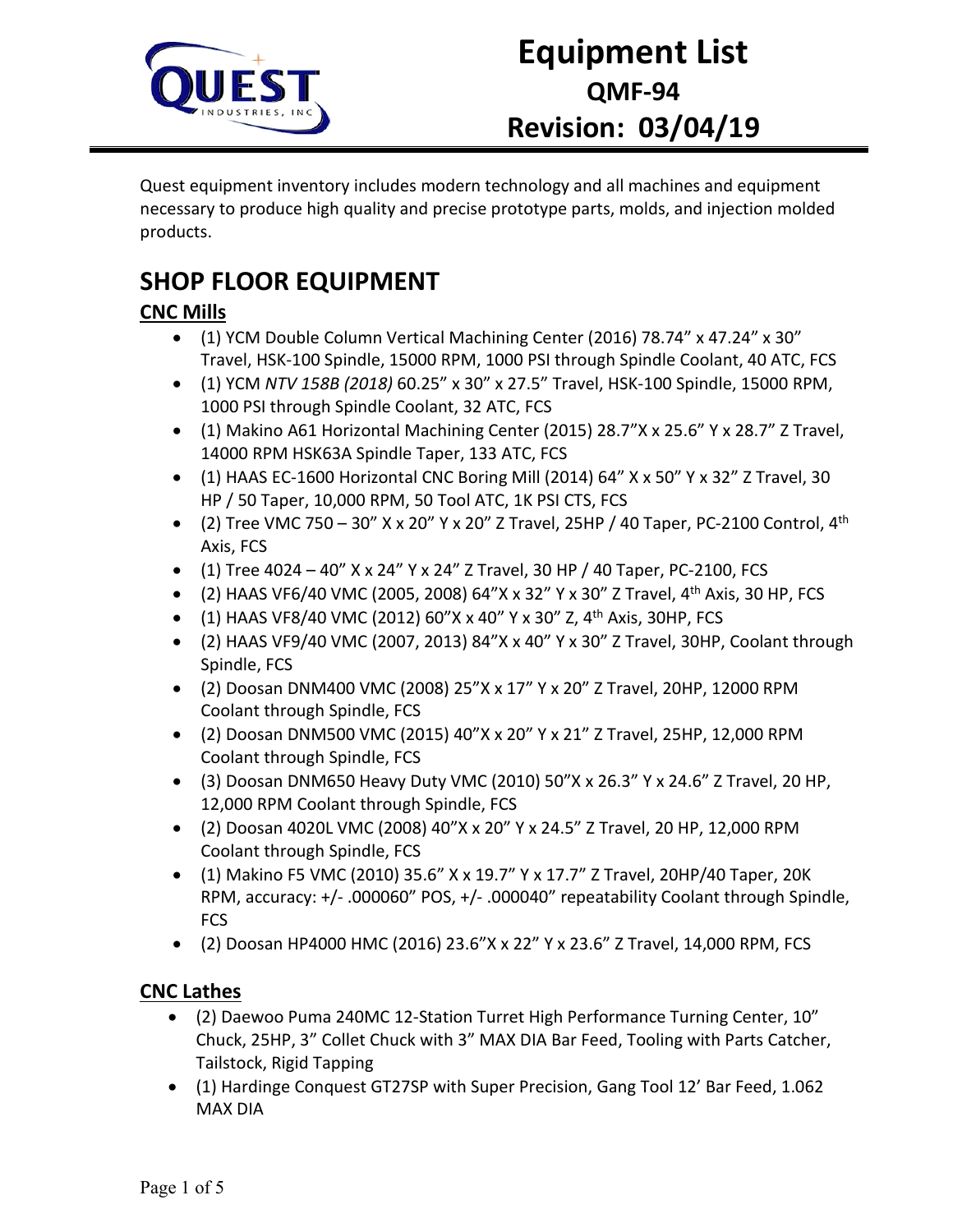

• (1) Hardinge HL–200-E Super Precision, 8" Chuck or 2" Collet Chuck with 2.0" MAX DIA Bar Feed

#### **Engine Lathe**

• (1) South Bend G26-T 6" Chuck 13.375 Swing Over Bed, 36-inch distance between centers

#### **EDM**

- (1) OPS Ingersoll Eagle 1200 CNC RAM EDM (2016), 50" x 60.7" x 26.8" MAX Workpiece Dimensions, 39.4" x 59.4" x 27.5" Travel, FCS
- (1) OPS Ingersoll Eagle 800 CNC RAM EDM (2018), 31.5" x 43.3" x 18.8 MAX Workpiece Dimensions, 21.7" x 33.4" x 17.7" Travel, FCS
- (1) Ingersoll Gantry style 600 CNC EDM, FCS
- (1) Mitsubishi FX20K Wire EDM, 41.34" x 31.5" x 11.61" MAX Workpiece Dimensions

#### **Graphite Machining**

- (1) Roku Roku HC-658-II (2016) Trode Machine, Travel Range 23.62 x 19.68 x 15.74" Table Size 29.52 x 19.68, Spindle 200-32000 RPM, HSK-E40 Taper
- Erowa Mark II Robodoor Robot (ERC80) 88 Position

#### **Injection Molding**

- (1) Cincinnati Milacron 85 Ton Injection Molding Machine, 4.4 oz shot
- (1) Cincinnati Milacron 165 Ton Injection Molding Machine, 11oz shot
- (1) Cincinnati Milacron 250 Ton Injection Molding Machine, 48 oz shot
- (1) Cincinnati Milacron 500 Ton Injection Molding Machine, 70oz shot
- (1) TempTek Cooling Tower System
- (1) Zone Controller
- (1) Valve Gate Manifold System
- (1) Motan Bank Dryer System, four 350lb Hoppers with Individual Temperature Controls
- (1) PPE Dryer with 225lb Hopper
- (1) Cincinnati Milacron Dryer with 150lb Hopper
- (3) Fluid Control System Heaters, 230 volts @ 6GPM/30PSI

#### **Spotting Presses**

- SXKH HMG90EX 90 Ton Spotting Press, Platen Dimension: 63"x 55" Distance between Pillars: 74" Max/Min Daylight. 71"/8"
- (1) Reis Model TU115 Hydraulic Spotting Press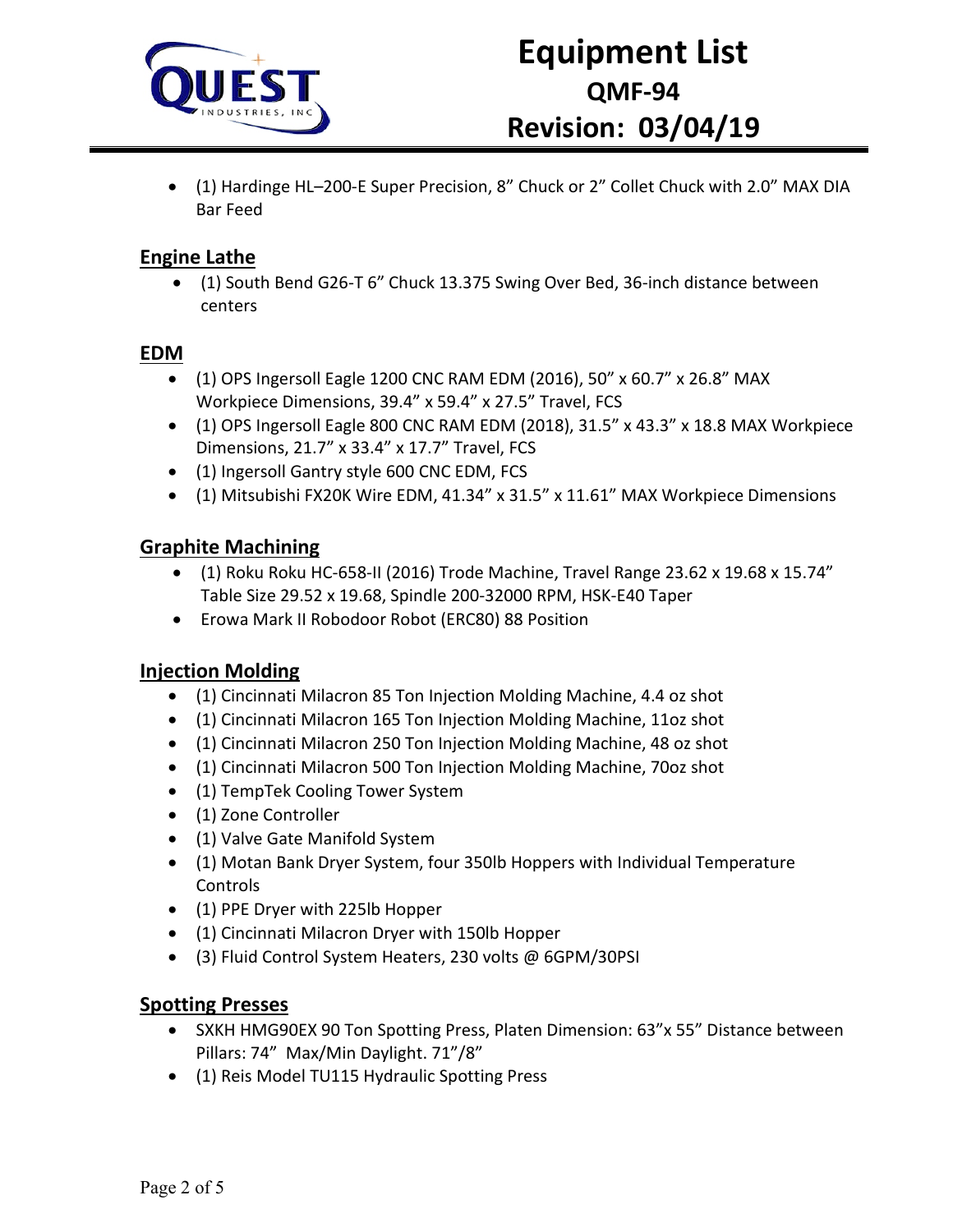

#### **Surface Grinder**

- (1) Acer –618 6" X 18" Table with 18" Fine-Line Chuck
- (1) Okamoto 12 X 24 Accugar 124-N Hydraulic Surface Grinder
- (3) Parker Majestic with Readouts
- (1) Mitsui High/Tech with Readouts

#### **Jig Grinder**

• (1) Moore #3 Model G18 Jig Grinder

#### **OD Grinders**

• (1) Tschudin Model HTG600, 7" x 24" CC Plain Coolant System, Motor & Controls 2" Risers to make 11" Swing.

#### **Blanchard Grinder**

• (1) Blanchard No. 22, 42" Rotary Surface Grinder, 50 HP

#### **Other Grinders**

- De Gen Model PPC-2000 Precision Cut-Off & Grinding Machine
- Cutter Master Model HDT-30 End Mill Grinder
- Haimer Model PC2000 Shrink Fit Power Clamp & Speed Cooler
- DME Pin Cut-Off Machine Model PPC750
- Rush Drill Grinder #132

#### **Hone**

• (1) Sunnen Model MBC-1802, Capacity: .081"–6.50" Diameter Holes

#### **Saw**

- HE&M Saw Model H105A-C 14" Round x 16" Flat Capacity, 1-1/4" Blade
- Roll-In Saw EF Vertical Band Saw

#### **Surface finishing**

- Multi-Media Bead Blast
- Vibrator Tumbler
- Sheenus Neo Ultrasonic Polishing System

#### **Welding**

TIG

- Miller Dynasty 350 with Micro Welding Capability
- Miller Syncrowave 250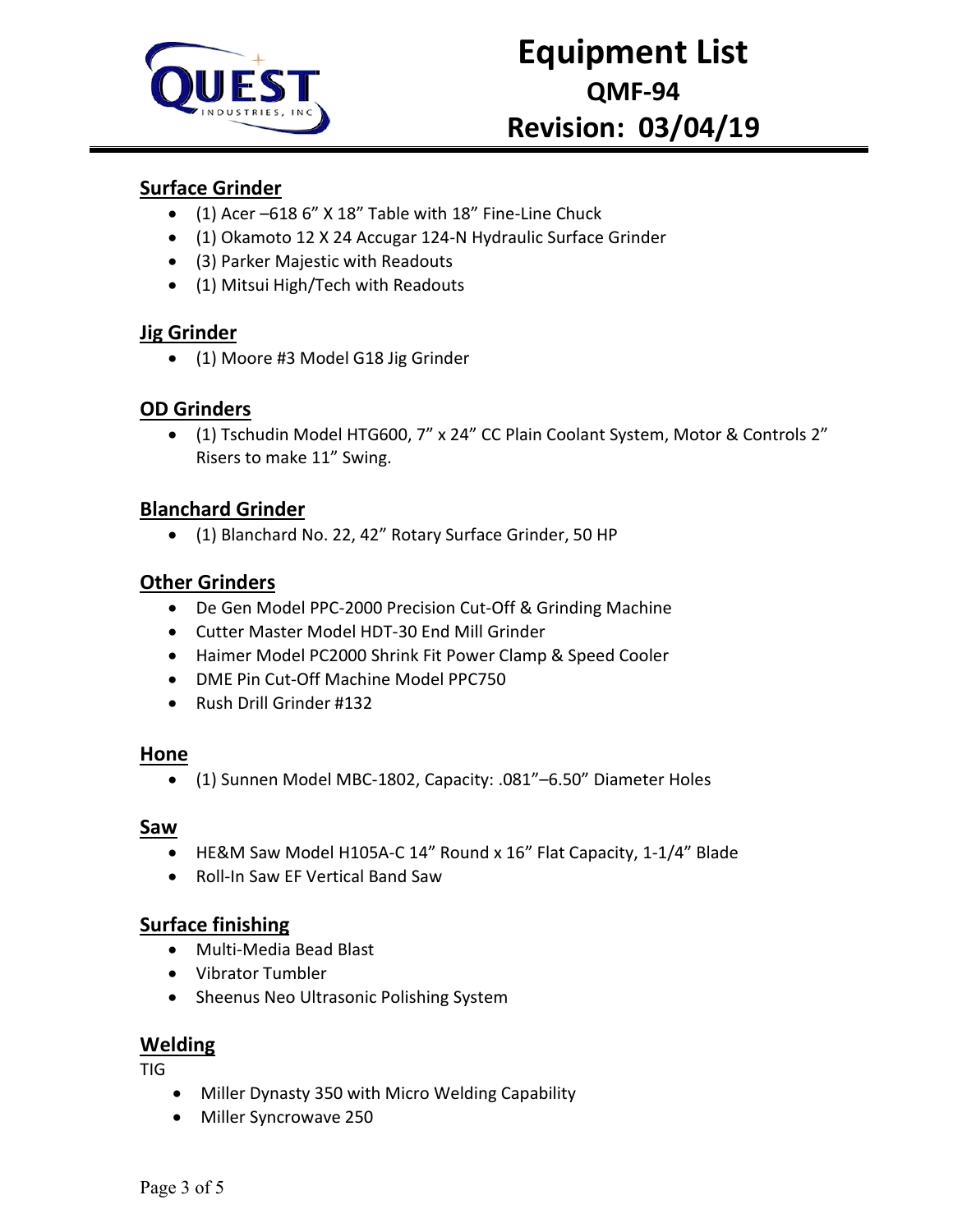

#### MIG

• Miller Deltaweld452

**Other** 

- Atlas Welding Positioner (200lb capacity)
- Kemper Fume Collector (14ft articulating arm)
- Pre/Post Heat Table
- Microscope with Articulating Arm
	- o Micro Welding on or off Bench
	- o Weld Inspection

### **DESIGN AND ENGINEERING**

### **Design CAD Software**

- Cimatron
- Key Creator
- Autodesk Inventor Pro
- Autodesk PowerShape

#### **CAD Analyzing Software**

• SpinFire

#### **Programming Software**

- Cimatron
- SURFCAM
- AutoDesk PowerMill
- MasterCAM

#### **Moldflow Software**

• Autodesk Moldflow Insight

## **OPERATIONS**

#### **Software**

- JobBoss ERP
- ShopBoss Scheduling
- Unipoint (Inspection, Calibration, Maintenance, Auditing, Customer Surveys)
- Synergy Reporting
- Shop Floor Computers, Televisions displaying Schedule (Visual Factory)